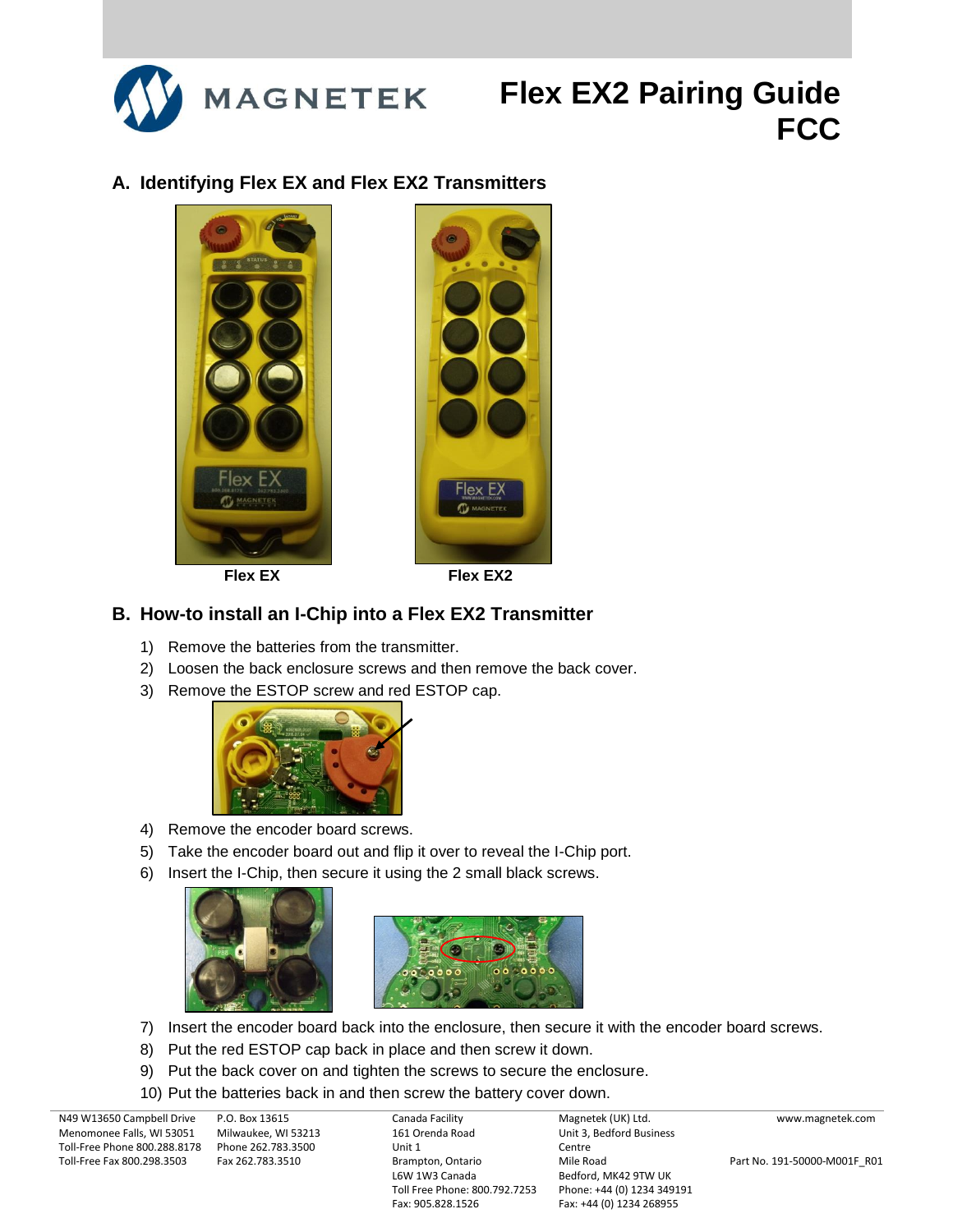

### **C. Transmitter Dipswitch Settings when an I-Chip is installed:**

- 1) The Flex EX2 transmitter will enter a "legacy mode" when an I-Chip is installed. The dipswitches will then function similarly to the Function Dipswitch on the original Flex EX transmitters. The dipswitch settings for the Pushbutton Function are seen below.
	- a. Flex EX Transmitter: 00000000 ~ 11111111
	- b. Flex EX2 Transmitter: 00000000XX ~ 11111111XX

*NOTE: Refer to the appropriate Flex EX manual for more information about the Pushbutton Function Dipswitch Settings.*

### **D. Replacing a Flex EX Transmitter with a Flex EX2 Transmitter:**

- 1) Remove the I-Chip from the Flex EX transmitter.
- 2) Install the I-Chip into the Flex EX2 transmitter. (see section C on how to install the I-Chip)

*NOTE: The serial number and channel will be transferred via the I-Chip. The Flex EX2 transmitter dipswitches are not used to set the channel. See Section C for more information on the dipswitches when an I-Chip is installed.*

### **E. Pairing a Flex EX2 Transmitter to a Flex EX Receiver:**

- 1) Program an I-Chip to match the serial number and channel settings on the Flex EX receiver.
- 2) Install the I-Chip into the Flex EX2 transmitter. (see section B on how to install the I-Chip)

### **F. Pairing a Flex EX Transmitter to a Flex EX2 Receiver:**

1) Not possible. Flex EX2 receivers are only compatible with Flex EX2 transmitters.

### **G. Configuring a Flex EX2 Transmitter with a Flex IR Programmer:**

- 1) Ensure the power switch key is set to the OFF ( 0 ) position.
- 2) With the red STOP button elevated, press and hold PB1 and PB3 at the same time.
- 3) Rotate the power switch key to the ON ( I ) position.
- 4) Release PB1 and PB3 at the same time. The transmitter Status LED will now display the firmware version with red, green and orange blinks. The transmitter is now in Remote Pairing Mode.
- 5) On the Flex IR Programmer, navigate to Flex EX gen2
- 6) You should now be able to READ and WRITE by pointing the top of the Flex IR Programmer at the Status LED on the transmitter
- 7) Consult the IR Programmer Instruction Manual (part number 191-00424-0002) for information on the full list of settings.

www.magnetek.com

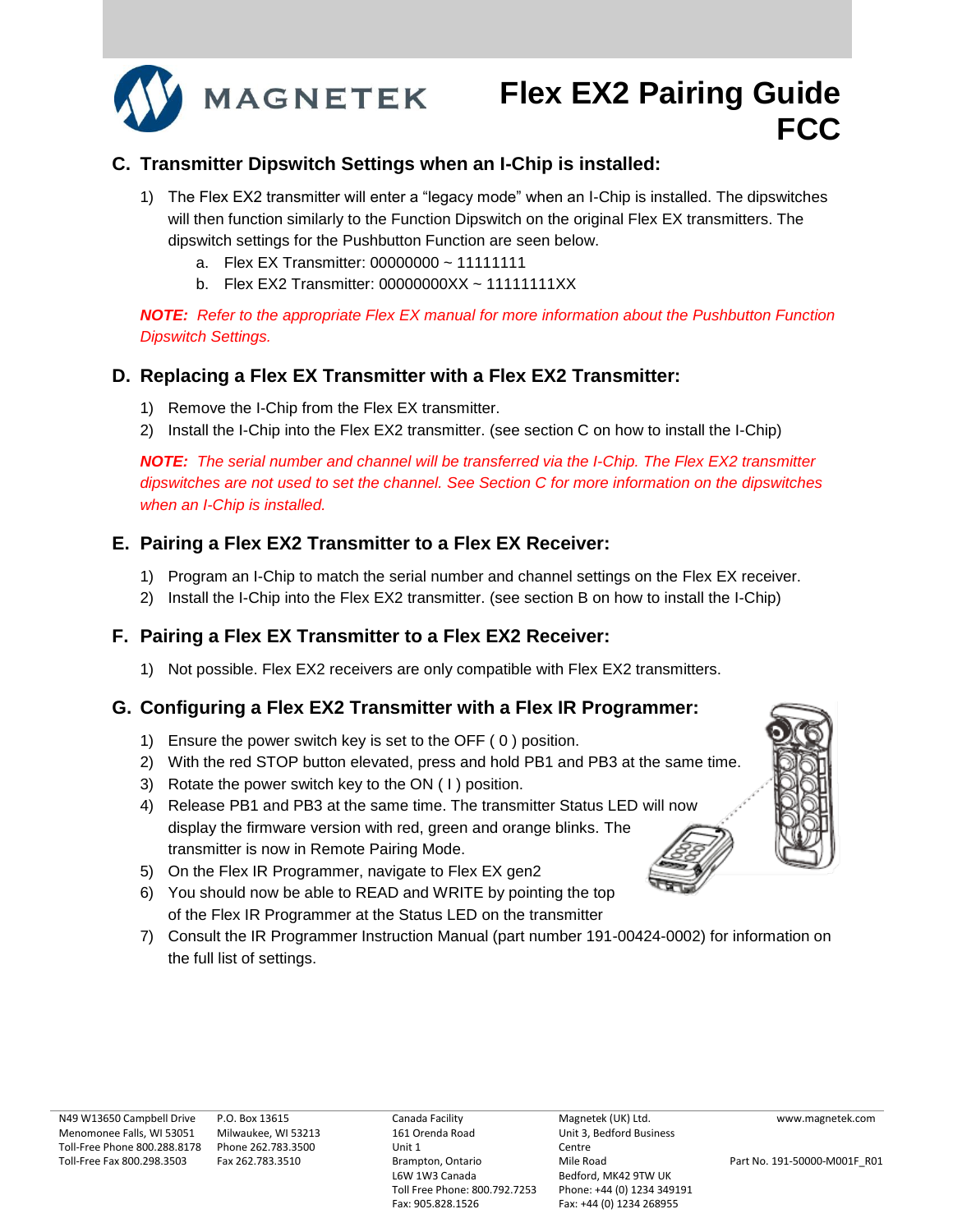

### **H. Flex EX2 Transmitter–to–Flex EX2 Transmitter Pairing:**

- 1) Ensure the power switch key is set to the OFF ( 0 ) position.
- 2) With the red STOP button elevated, press and hold PB1 and PB3 at the same time.
- 3) Rotate the power switch key to the ON ( I ) position.
- 4) Release PB1 and PB3 at the same time. The transmitter Status LED will now display the firmware version with red, green and orange blinks.
- 5) Repeat steps 1-4 on the other transmitter. This will put both transmitters in Remote Pairing Mode.
- 6) Press and Hold PB2 (Status LED off) on the original transmitter to output data. At the same time, Press and Hold PB1 (Status LED blinks green) on the new transmitter to receive data.
- 7) The pairing is completed when the Status LED on the new transmitter turns to constant green.
- 8) Exit Remote Pairing Mode by rotating the power key switch to the OFF ( 0 ) position on both transmitters

**→**





Output data – original transmitter Receive data – new transmitter (press and hold PB2) (press and hold PB1)

*NOTE: During remote pairing make sure the distance between the two transmitters is within 1 meter.*

### **I. Flex EX2 Receiver–to–Flex EX2 Transmitter Pairing:**

#### 1) **JP8 Open Method**

- a. On the transmitter, ensure the power switch key is set to the OFF ( 0 ) position.
- b. With the red STOP button elevated, press and hold PB1 and PB3 at the same time.
- c. Rotate the power switch key to the ON ( I ) position.
- d. Release PB1 and PB3 at the same time. The transmitter Status LED will now display the firmware version with red, green and orange blinks. The transmitter is now in Remote Pairing Mode.
- e. On the receiver, ensure JP8 is open and then apply power.
- f. Press and hold the PAIRING button located on the receiver cover to output data. At the same time, Press and Hold PB3 on the transmitter to receive data.
- g. The pairing is completed when the Status LED on the transmitter turns to constant green.
- h. Exit Remote Pairing Mode by rotating the power key switch on the transmitter to the OFF ( 0 ) position

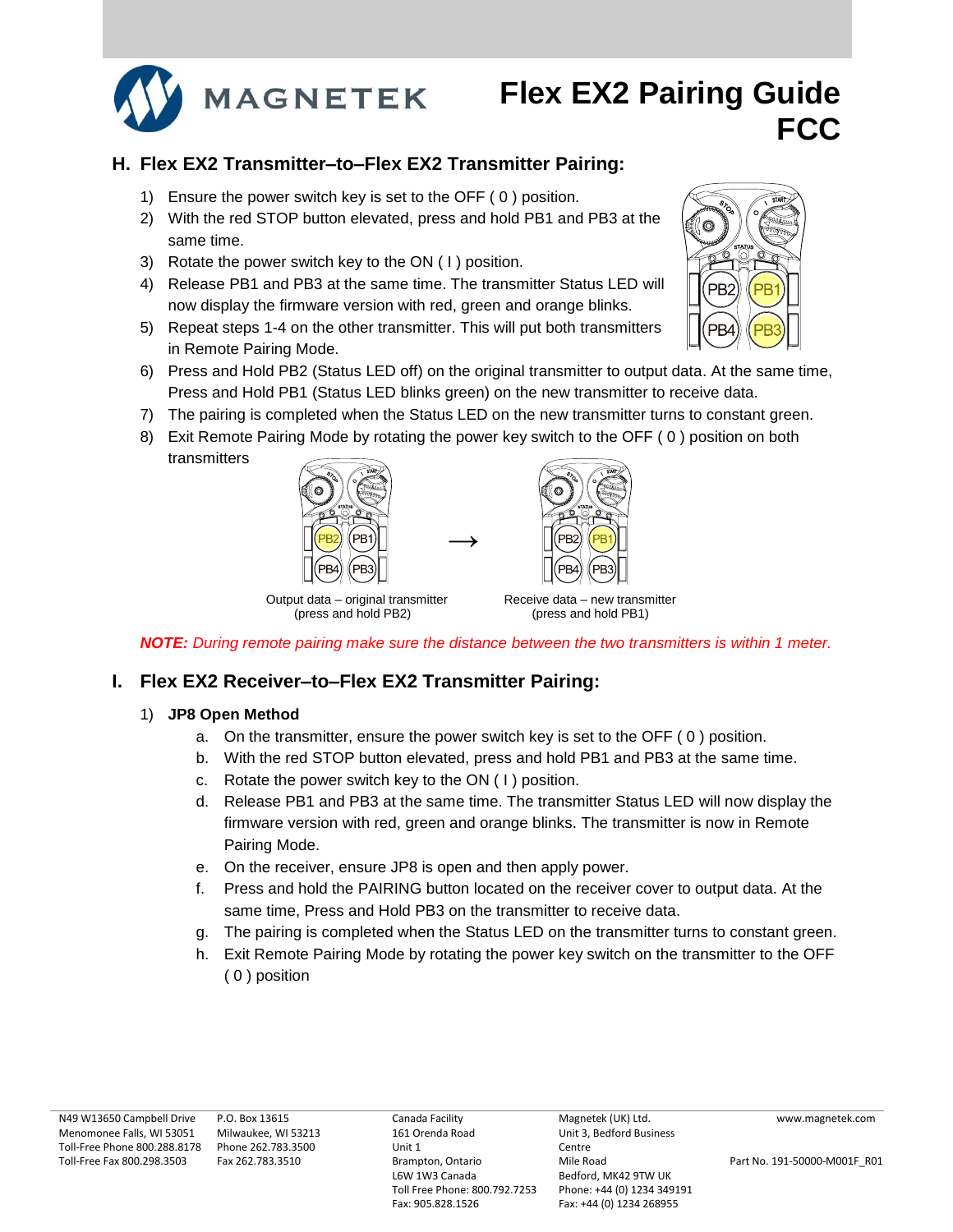







Set JP8 to "Open" Output data – receiver Receive data – transmitter (press and hold the Pairing button) (press and hold PB3)

#### 2) **JP8 Short Method**

- a. On the receiver, ensure a jumper is installed on JP8 and then apply power.
- b. On the transmitter, ensure the power switch key is set to the OFF ( 0 ) position.
- c. With the red STOP button elevated, press and hold PB1 and PB3 at the same time.
- d. Rotate the power switch key to the ON ( I ) position.
- e. Release PB1 and PB3 at the same time. The transmitter Status LED will now display the firmware version with red, green and orange blinks. The transmitter is now in Remote Pairing Mode.
- f. Press and Hold PB3 on the transmitter to receive data from the receiver. There is no need to press the PAIRING button on the receiver. Shorting JP8 bypasses this step*.*
- g. The pairing is completed when the Status LED on the transmitter turns to constant green.
- h. Exit Remote Pairing Mode by rotating the power key switch on the transmitter to the OFF ( 0 ) position

*NOTE: For both methods, make sure the pairing process is executed within a distance of 10 meters from one another and no other active receivers are nearby. During the pairing process, the receiver MAIN relays must be deactivated (relay open). For tandem systems, make sure the receiver is not locked to any of its existing transmitters.*

### **J. Replacing a Flex EX-RS Transmitter with a Flex EX2-RS Transmitter:**



N49 W13650 Campbell Drive Menomonee Falls, WI 53051 Toll-Free Phone 800.288.8178 Phone 262.783.3500 Toll-Free Fax 800.298.3503

P.O. Box 13615 Milwaukee, WI 53213 Fax 262.783.3510

Canada Facility 161 Orenda Road Unit 1 Brampton, Ontario L6W 1W3 Canada Toll Free Phone: 800.792.7253 Fax: 905.828.1526

Magnetek (UK) Ltd. Unit 3, Bedford Business Centre Mile Road Bedford, MK42 9TW UK Phone: +44 (0) 1234 349191 Fax: +44 (0) 1234 268955

www.magnetek.com

Part No. 191-50000-M001F\_R01